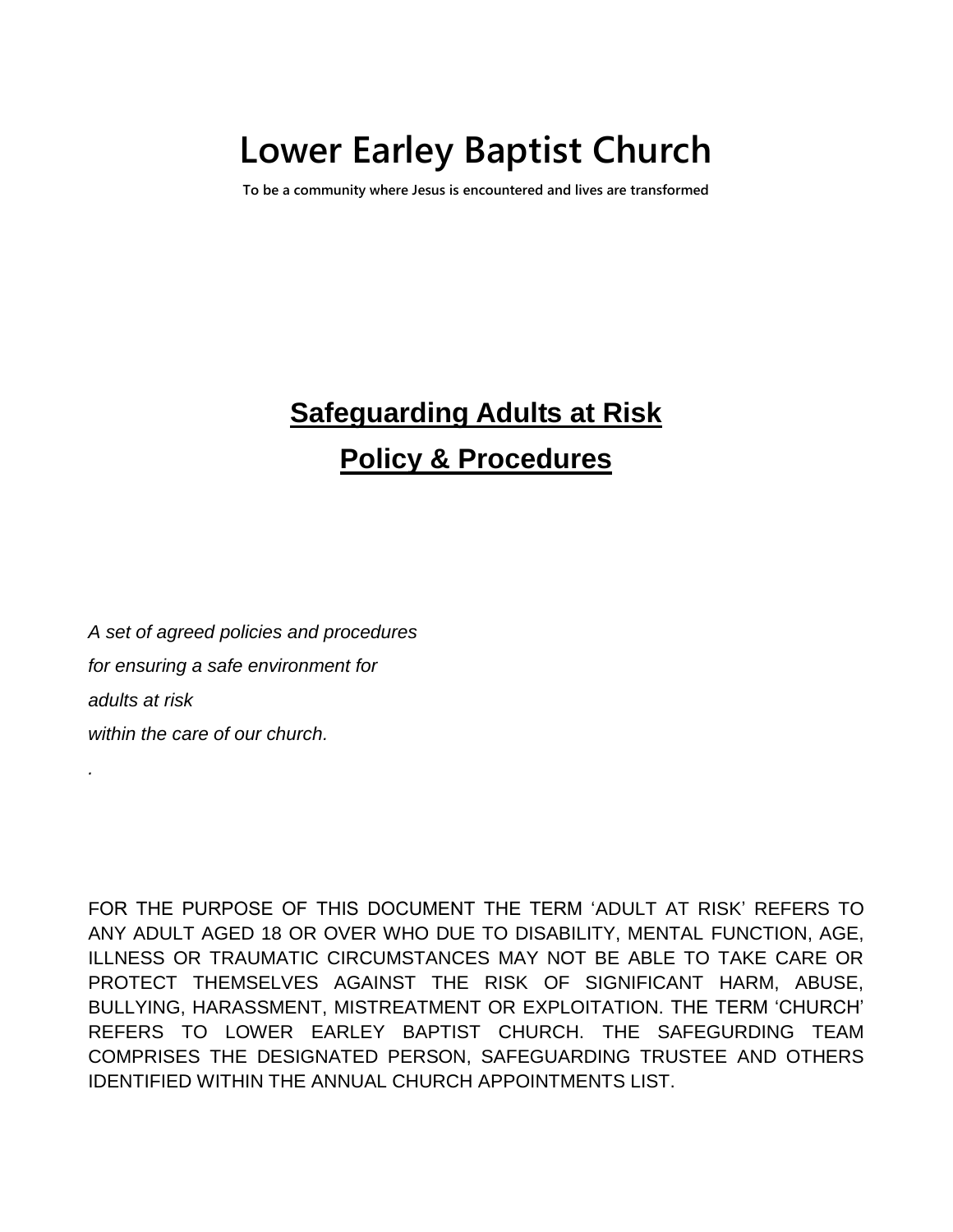**This Safeguarding Policy is affirmed by the leaders of Lower Earley Baptist Church.**

|                                        | Signature    | Date      |
|----------------------------------------|--------------|-----------|
| Keith Wilson<br>(Minister)             | Kwilson      | O7/0C/18. |
| Ruth Wilson<br>(Secretary)             | Ruth M. Wils | 07/02/18  |
| Robert Adamson<br>(Treasurer)          | JRAdams-     | 07/02/18  |
| Peter Tansie<br>(Trustee)              |              | 07/02/18  |
| Jon Lloyd<br>(Trustee)                 | bloyd        | 070218    |
| Joe Peacock<br>(Trustee)               | Joekedoots   | 7/2/18    |
| Don Wimpenny<br>(Safeguarding Trustee) | 1 (Turnyon   | 7/2/18    |

To be reviewed by March 2019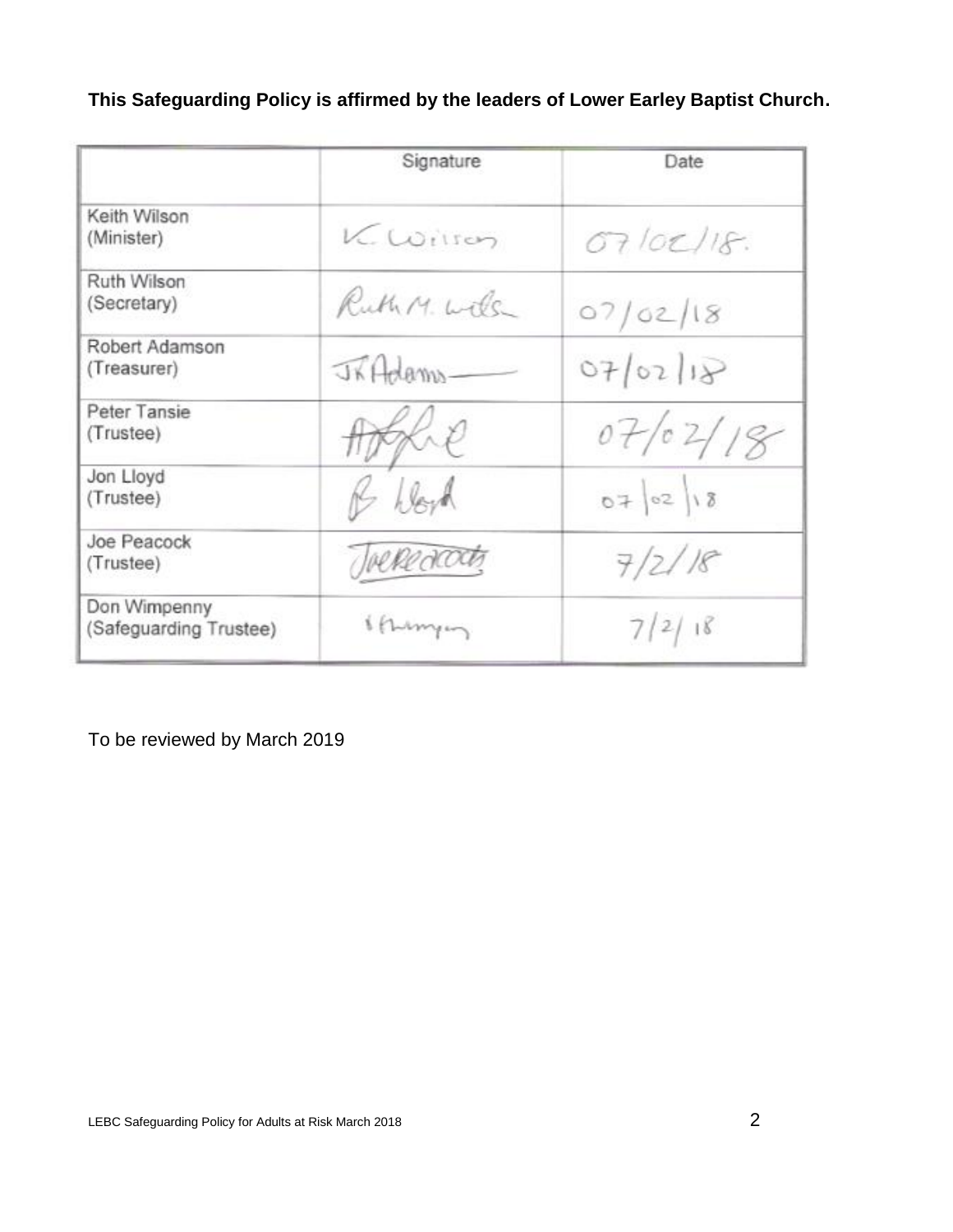# Contents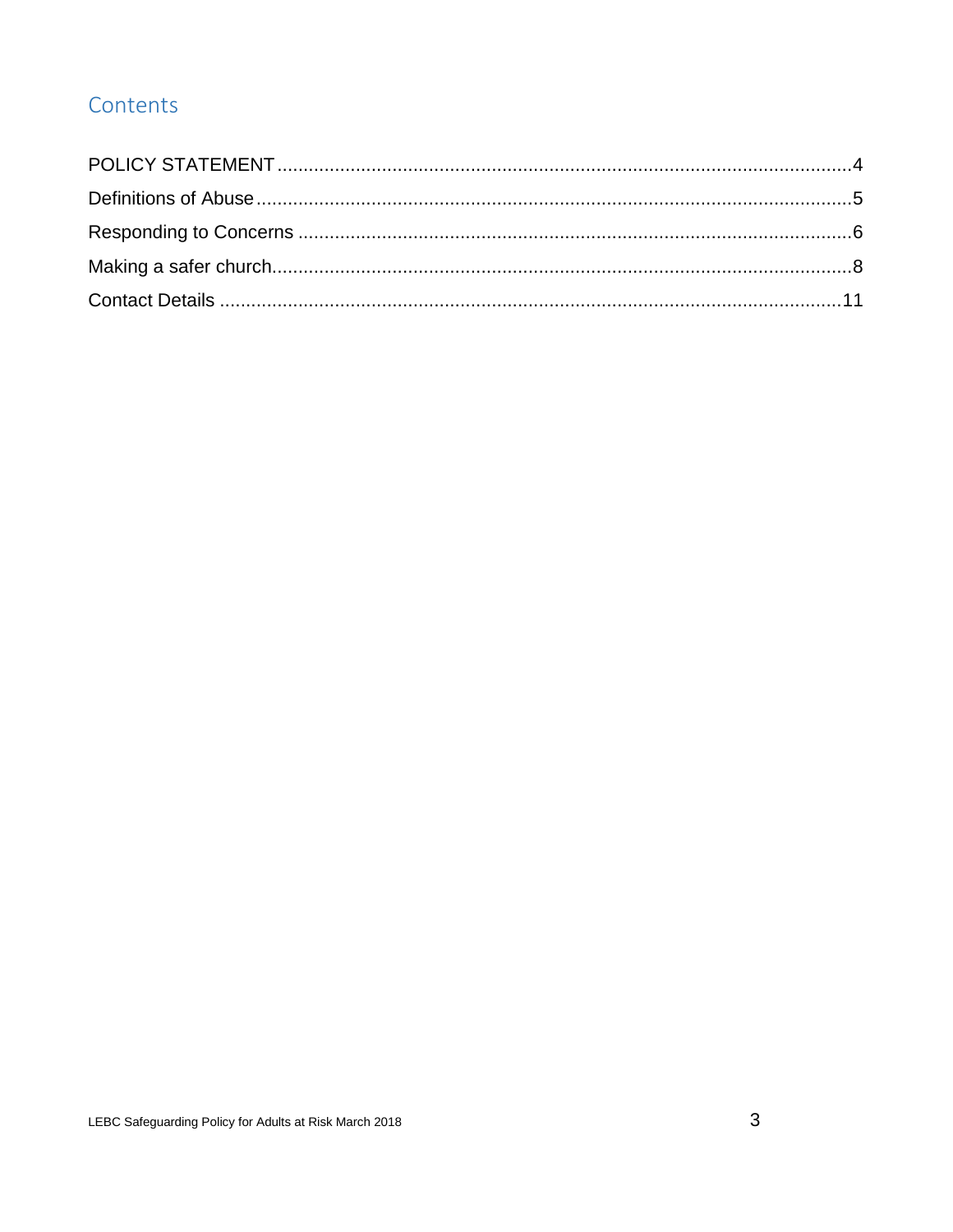# **Lower Earley Baptist Church**

**To be a community where Jesus is encountered and lives are transformed**

# **Safeguarding Adults at Risk in Church**

# **POLICY STATEMENT**

<span id="page-3-0"></span>Our vision is for Lower Earley Baptist Church to be a community where Jesus is encountered and lives are transformed.

1. As members of Lower Earley Baptist Church we commit ourselves to the safeguarding of adults at risk and ensuring their well-being in the life of this church

2. It is the responsibility of each of us to prevent the physical, emotional, sexual, financial and spiritual abuse of adults at risk and to report any such abuse that we discover or suspect

3. We undertake to exercise proper care in the appointment and selection of those who will work with adults at risk

4. The church is committed to supporting, resourcing and training those who undertake this work

5. The church adopts the guidelines of the Baptist Union of Great Britain published in the booklet 'Safe to Belong' and summarised in the church procedures

6. Each person who works with adults at risk will agree to abide by these procedures and any guidelines established by Lower Earley Baptist Church.

Lower Earley Baptist Church appoints Steve Wilson as the Designated Person for safeguarding adults at risk.

The policy and procedures will be monitored and reviewed at least annually.

An annual report will be presented to the church leadership prior to the AGM. The policy statement will be read annually at the AGM.

(End of Policy Statement)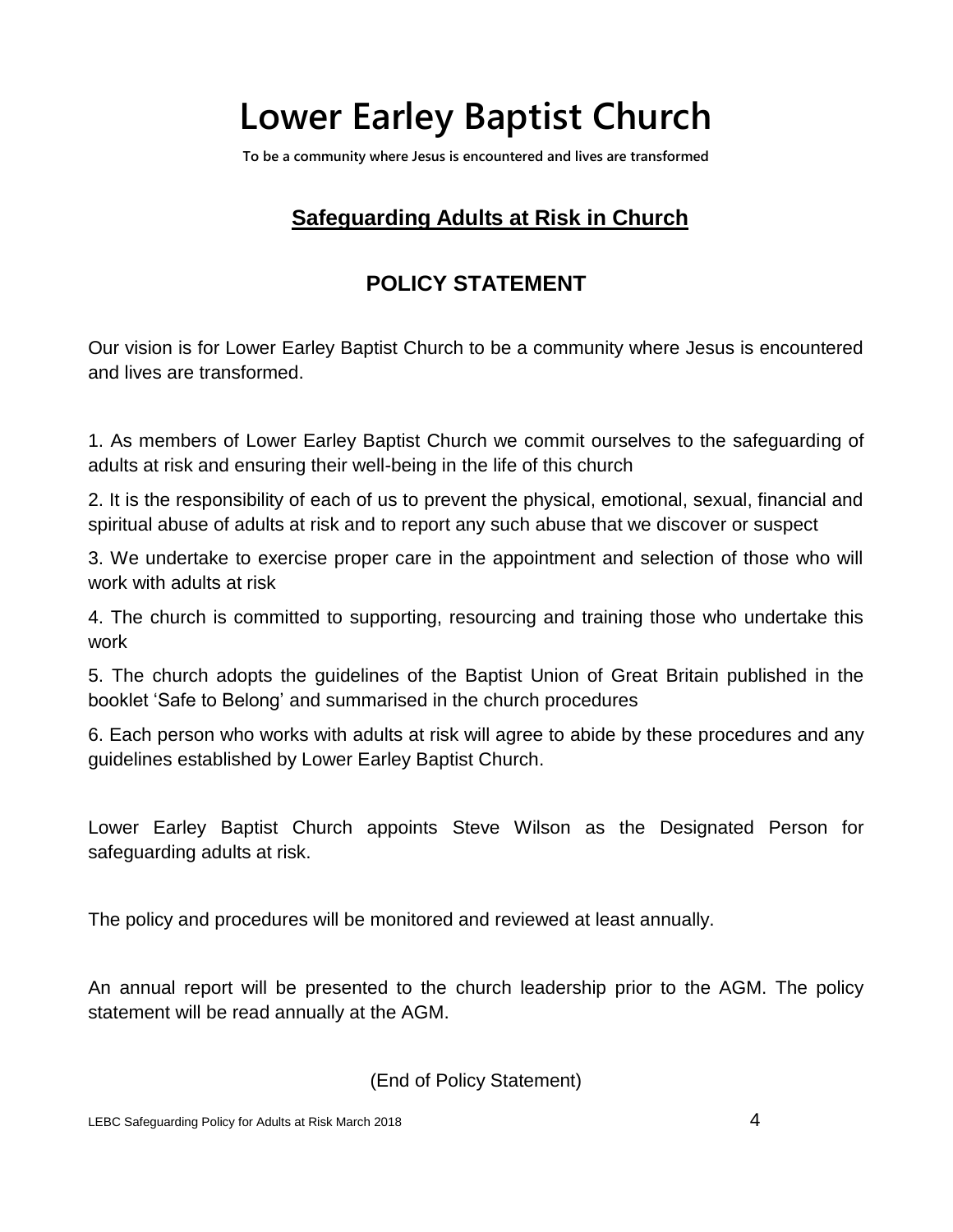# <span id="page-4-0"></span>**Definitions of Abuse**

It comes from the misuse of power and control that someone has over another. Harm is the result of this mistreatment or abuse.

Abuse may consist of one single act or many repeated acts, and it can occur in any relationship at any time of life. It can take many forms, not just physical or violent acts, but it may also be verbal, sexual, psychological, spiritual or financial. It may be an act of neglect or an omission to act. Any or all types of abuse may be perpetrated as the result of deliberate intent, negligence or ignorance.

Definitions and examples of abuse are given below. These are not exhaustive.

Everyone at some stage in life could be an **adult at risk** through circumstances, such as illness, old age, loneliness, alienation or addiction. Anyone could abuse and abuse can take place anywhere.

# *Physical Abuse*

To inflict pain, physical injury or suffering, eg hitting, slapping, beating, shaking, pinching and pushing and using inappropriate restraint and medication.

# *Emotional Abuse*

The use of threats, fear or power gained by another adult's position, to invalidate the person's independent wishes, e.g. mocking, coercing, threatening or controlling behaviour, making someone feel worthless, a lack of love or affection, or ignoring the person.

# *Sexual Abuse*

*Any non-consenting* sexual act or behaviour, e.g. rape, sexual assault or sexual acts to which the person has not consented, could not consent or was pressurised into consenting, being spied on while a person is undertaking personal care activities.

# *Neglect*

A person's wellbeing is impaired and their care needs are not met. Neglect can be deliberate or can occur as a result of not understanding someone's needs, e.g. failing to provide access to appropriate health, social care or education services, ignoring medical or physical care needs, including not giving someone proper food or assistance with eating or drinking.

# *Spiritual*

The inappropriate use of religious belief or practice; coercion and control of one individual by another in a spiritual context; the abuse of trust by someone in a position of spiritual authority, e.g.forcing religious ideas or practices onto people, misuse of scripture or power to control behaviour and pressure to conform and exclusion of people to the full range of church life.

# *Discriminatory*

The inappropriate treatment of a person because of their age, gender, race, religion, cultural background, sexuality or disability, e.g. ageist, racist, sexist, or abusive behaviour based on a person's disability and a lack of disabled access to services and activities.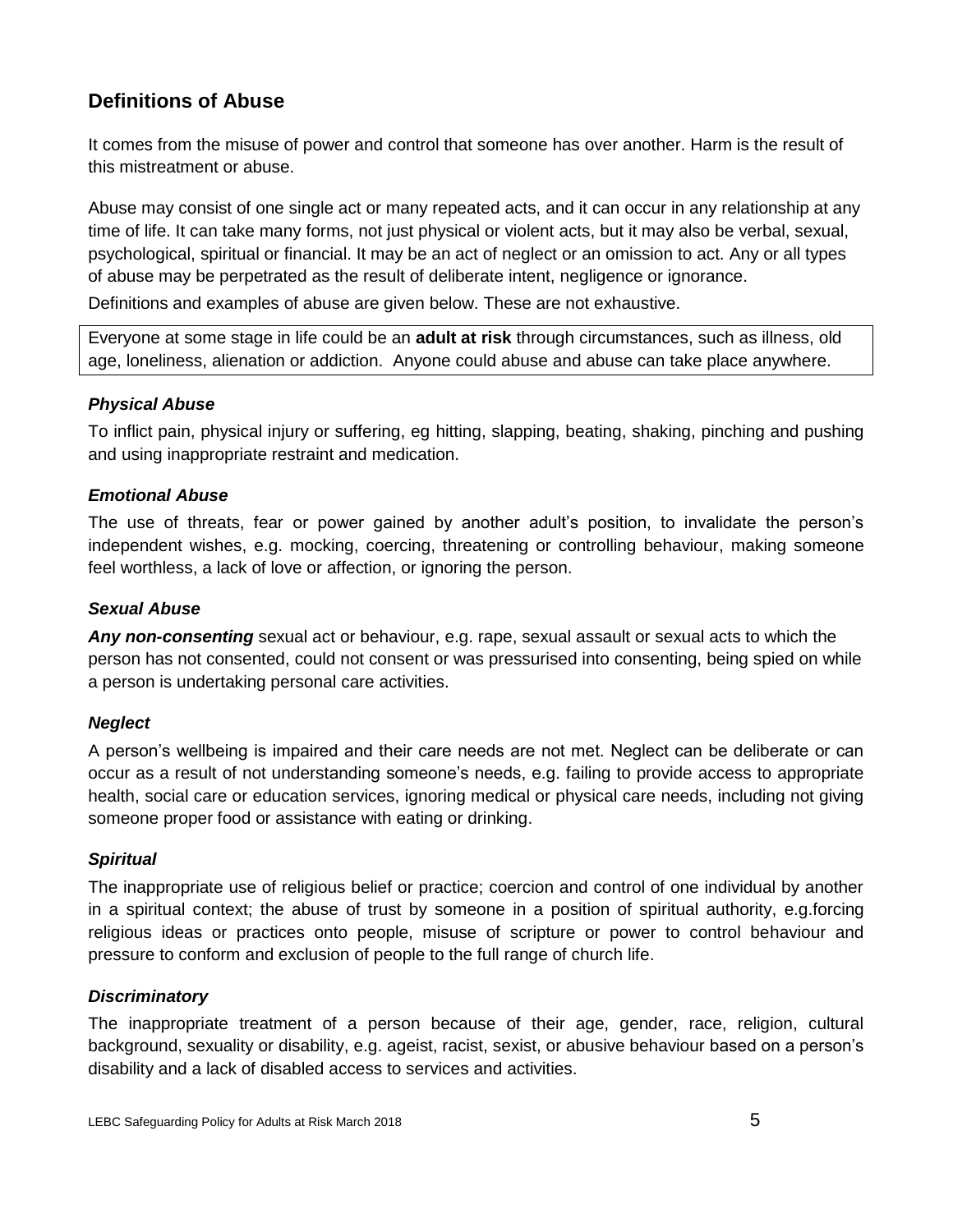#### *Institutional*

This is the mistreatment or abuse of an adult by a regime or individuals within an institution. It can occur through repeated acts of poor or inadequate care and neglect, or poor professional practice or ill-treatment, e.g. the inability of an institution to safeguard people from emotional or even physical harm and neglect, having fixed rules and routines by which people are controlled and people being prevented from doing things that are their rights.

#### *Domestic Abuse*

Domestic abuse is any threatening behaviour, violence or abuse between adults who are or have been in a relationship, or between family members. It can affect anybody regardless of their age, gender, sexuality or social status.

Domestic abuse can be physical, sexual or psychological, and whatever form it takes, it is rarely a one-off incident. Usually there is a pattern of abusive and controlling behaviour where an abuser seeks to exert power over their family member or partner.

#### *Other forms of abuse*

Examples of other forms of abuse are described in Section 4.2 of Safe to Belong (see Contact Details as end) and include:

- Cyber abuse
- Self-harm/neglect
- Mate Crime
- Modern slavery
- Radicalisation
- Forced marriage

If you are concerned about an adult at risk experiencing one of these forms of abuse, please contact your church Designated Person for Safeguarding, who will follow the necessary safeguarding procedures. They may also contact the Association Safeguarding Contact for advice (see contact details at end).

# <span id="page-5-0"></span>**Responding to Concerns**

#### *What do we do if abuse is suspected or disclosed?*

Everyone has his or her part to play in ensuring the safeguarding of adults at risk within the church.

- If you have a general concern about someone's wellbeing.
- If you see or hear something which could be abusive.
- If someone tells you that something has happened or is happening to them, or to an adult at risk, which could be abusive.

**Then do not delay**. Pass on your concerns to your church Designated Person for Safeguarding within 24 hours. If they are not available or are implicated in the concern, speak to another member of your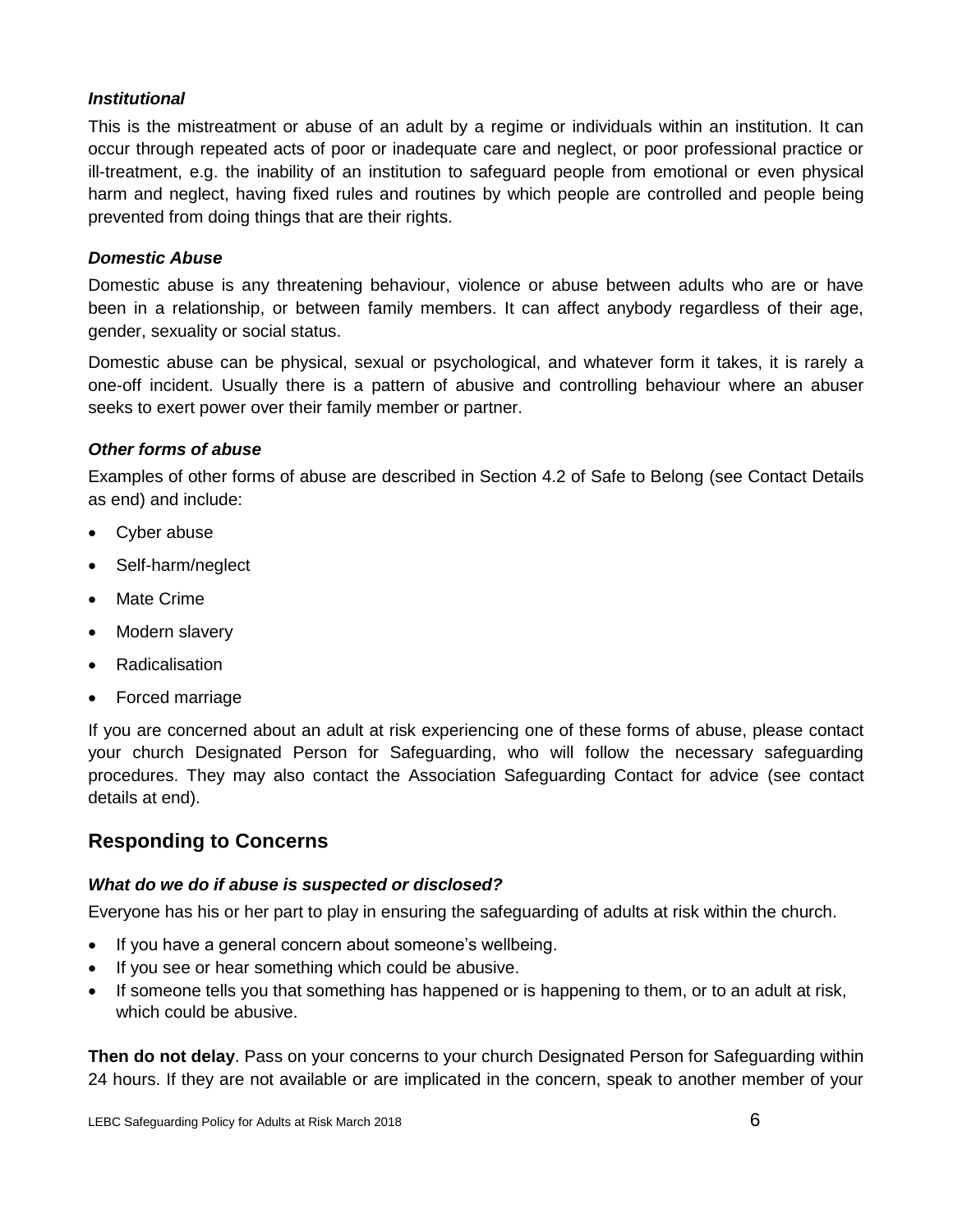church safeguarding team (if applicable) or get in touch with your Local Association Safeguarding Contact (see contact details at end).

| <b>DO</b>                                                                                                                        | <b>DON'T</b>                                         |
|----------------------------------------------------------------------------------------------------------------------------------|------------------------------------------------------|
| Listen seriously                                                                                                                 | Ask leading questions                                |
| Reassure and remain calm                                                                                                         | Offer false reassurance                              |
| Ask consent to share information                                                                                                 | Promise confidentiality                              |
| Be honest and explain what you are going to do, eg   Investigate allegations yourself<br>talk to the Designated Person, and when |                                                      |
| Write it all down using their words                                                                                              | Forget to record your questions and date and<br>time |
| Report to designated person in 24 hours                                                                                          | Share information beyond the safe guarding<br>team   |

Never go and talk to the alleged abuser or try to investigate the allegations yourself.

If an adult is in imminent danger of harm contact the police or emergency services on 999 without delay.

# *Statutory Authorities*

If the police or Adult Social Care Services are contacted then the Association Safeguarding Contact should be informed as soon as possible afterwards. This should be done by the local church Designated Person for Safeguarding, even if they weren't the person to whom the disclosure was made.

# *Safeguarding Incident Form*

The Safeguarding Incident Form (see BUGB web site) should be completed as accurately as possible, and within 24 hours after the disclosure or suspicions of abuse. Where possible use the person's own words, sticking to the facts and avoiding opinion. You will need to record what questions were asked as well as the answers or information given.

Please remember that it is not your role to verify or prove that the information given is true. It is simply your role to listen, record and report any concerns, allegations or disclosures to the appropriate people. This is true no matter who the alleged abuser is.

If the adult at risk doesn't want help it may still be necessary to inform the police or Adult Social Care Services, who can put a safeguarding plan in place so that, as far as possible, the adult continues to be protected. This is particularly important when the person lacks the mental capacity to make such a choice, or there is a risk of harm to others, or In order to prevent a crime.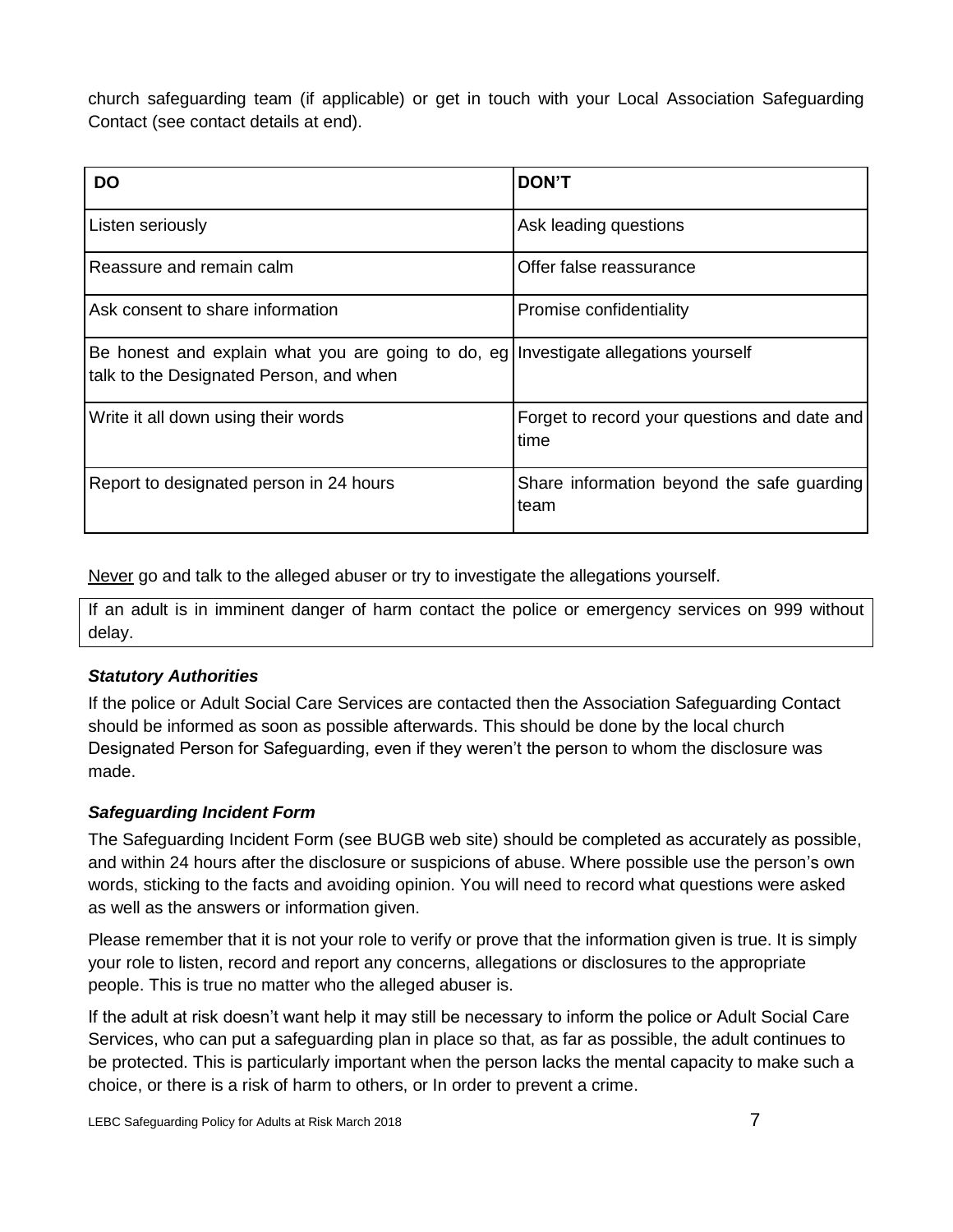The church has a responsibility to support these people, no matter what form of abuse they have suffered (see contact details for BUGB website 'Guide to Supporting Those Who Have Experienced Abuse' ).

# <span id="page-7-0"></span>**Making a safer church**

#### *General*

The church should seek to consider accessibility, safety and inclusiveness in relation to church life, particularly:

- Premises- accessibility and safety of premises for those with disability
- Language promoting inclusivity by avoiding barriers and discrimination
- Worship- considering the wide range of needs within the congregation, eg
	- $\triangleright$  Providing large print
	- $\triangleright$  Speakers facing the congregation
	- $\triangleright$  Describing visual presentations for those who cannot see it clearly
	- $\triangleright$  Using a microphone during times of open prayer.

| <b>Role</b>                                                   | <b>Responsibilities</b>                                                                            | <b>How</b>                                                                                                   |
|---------------------------------------------------------------|----------------------------------------------------------------------------------------------------|--------------------------------------------------------------------------------------------------------------|
| <b>Designated</b><br><b>Person for</b><br><b>Safeguarding</b> | The recognised person for<br>receiving disclosures or<br>reports of disclosures of<br>abuse.       | Displaying name and contact information,<br>preferably with photo, so church members<br>know who to contact. |
|                                                               | Liaising with the Association<br>Safeguarding Contact and<br>external agencies where<br>necessary. | Creating a list of contact numbers and<br>providing access to the Safeguarding<br>Incident Form              |
|                                                               | Keep the safeguarding policy<br>relevant and up to date.                                           | Annually review and update if necessary.                                                                     |
|                                                               | Advocating and facilitating<br>safe church practices.                                              | Promoting a culture of best practice<br>throughout the church life.                                          |
|                                                               | Report to the church meeting<br>on safeguarding issues.                                            | Make sure safeguarding is on the church<br>meeting agenda.                                                   |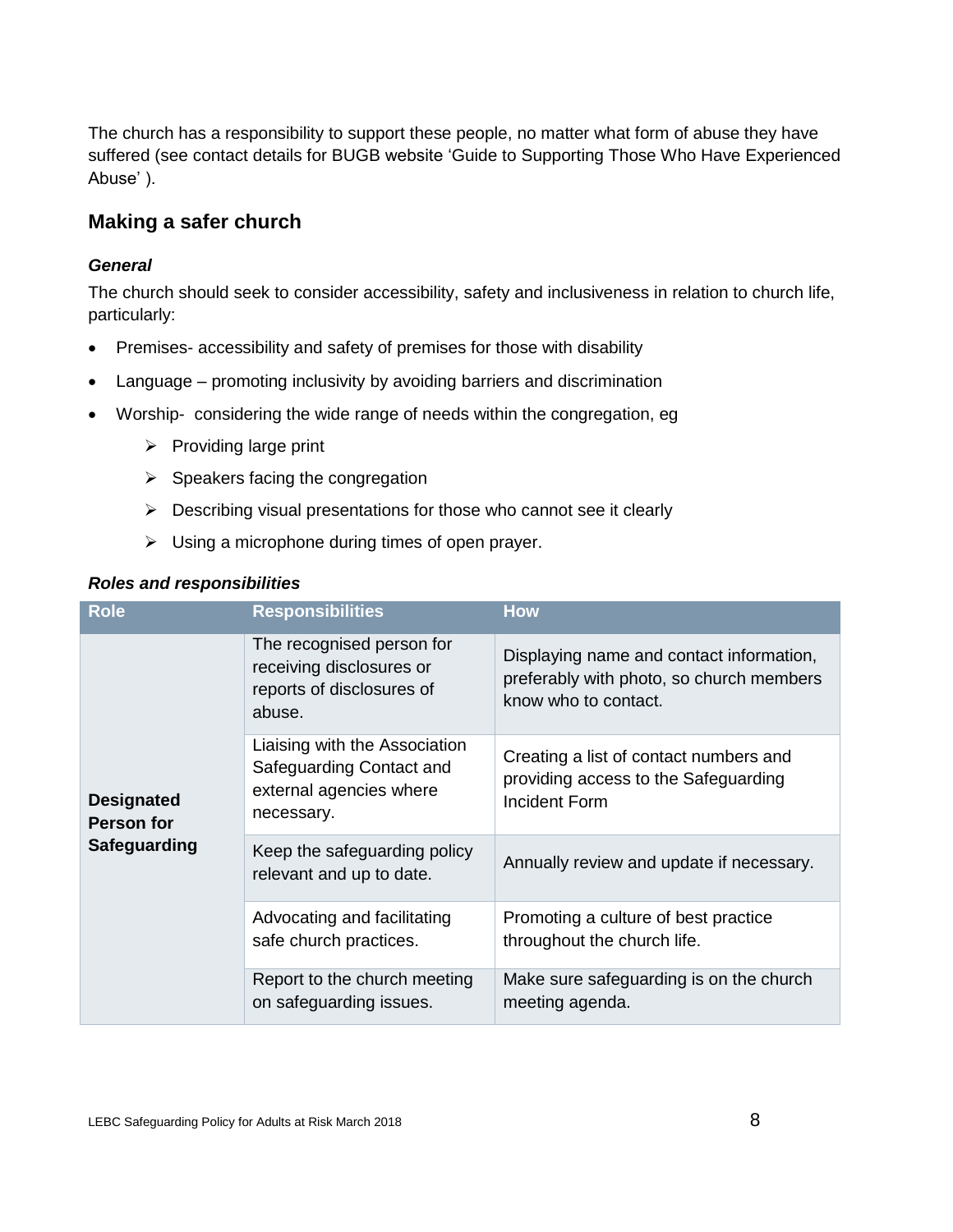| <b>DBS Verifier</b>                        | Making sure that all relevant<br>persons working with adults at<br>risk have an up to date DBS<br>check in place at all times. | Coordinating the completion and renewal<br>of DBS forms, and liaising with the<br>Designated Person(s) for Safeguarding on<br>the outcomes when required.   |
|--------------------------------------------|--------------------------------------------------------------------------------------------------------------------------------|-------------------------------------------------------------------------------------------------------------------------------------------------------------|
| <b>Minister</b>                            | Support and assisting the<br>Designated Person(s) for<br>Safeguarding.                                                         | Regular communication with the<br>Designated Person(s) for Safeguarding,<br>particularly if a serious incident arises.                                      |
| <b>Church Meeting</b>                      | Adopt the safeguarding policy<br>and procedures annually.                                                                      | Discussing and agreeing the policy and<br>procedures brought by the Designated<br>Person(s) for Safeguarding.                                               |
| Safeguarding<br><b>Trustee/Deacon</b>      | Taking the lead on<br>safeguarding matters on<br>behalf of the<br>trustees/deacons.                                            | Regular communication and reporting from<br>the Designated Person(s) for Safeguarding<br>and ensuring safeguarding is on the<br>agenda at trustee meetings. |
| <b>Trustees/Deacons</b><br>of local church | Responsible for safeguarding<br>best practice within the church                                                                | Make sure that all necessary safeguarding<br>measures are in place (including policy,<br>procedures, training, safe recruiting, etc.).                      |
| <b>Pastoral Care</b><br><b>Group</b>       | Responsible for implementing<br>safeguarding during pastoral<br>care activities.                                               | Ensure that safeguarding policy is<br>promoted and providing support and<br>training to pastoral care workers within the<br>church                          |

# *Photographs*

Make sure that you have a person's permission to take a picture, and if you intend to upload it, make sure that they're happy for people to see it online. When taking group pictures remember to get permission from everyone who will be photographed.

# *Financial Integrity*

To maintain financial integrity, those assisting adults at risk should not handle their finances, provide financial guidance or receive financial benefit.

Where shopping on behalf of an individual, then records and receipts must be kept. An enhanced DBS check is also required.

# *Safe recruitment, support and supervision of workers*

The church will exercise proper care in the selection and appointment of those working with adults at risk, whether paid or volunteer. All workers will be provided with appropriate training, support and supervision. At LEBC the Pastoral Care Group is the primary means for ensuring support and accountability of workers.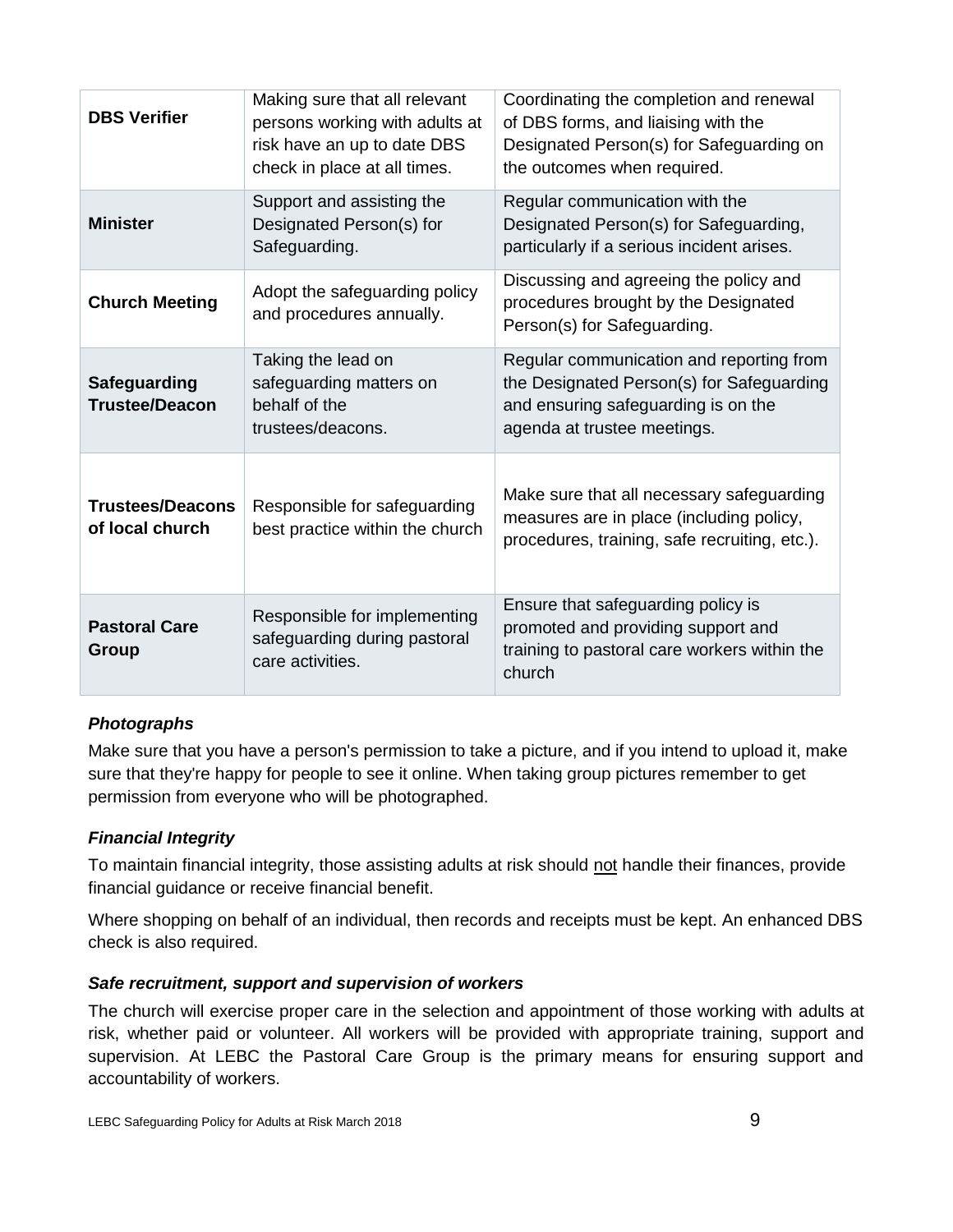The Church should ensure that the following selection procedures have been followed:

- $\triangleright$  A written role description
- $\triangleright$  Prospective volunteers to be interviewed by at least two people from the Pastoral Care Group and/or diaconate.
- $\triangleright$  DBS (or enhanced DBS) will be applied for (and renewed every 5 years)
- $\triangleright$  The volunteer should sign an undertaking to work within the agreed safeguarding policy and procedures including regular attendance at meetings of the Pastoral Care Group
- $\triangleright$  Names of those on Pastoral Care Group will be submitted annually for acceptance at the church AGM.
- $\triangleright$  Training and support will be provided via the Pastoral Care Group
- $\triangleright$  Administration of this process will be overseen by the Designated Person, but may be carried out by others.

#### *Record keeping*

It is good practice but not essential to make a factual record of pastoral visits or meetings, noting the date, time, location, subject and any actions which are to be taken. However, the personal details in such records and their retention should be kept to a minimum.

Factual records of Pastoral Care Group meetings (names attending, date and outline agenda only) and training should be kept for five years.

Records of safeguarding allegations, concerns or disclosures should be stored in a safe and secure manner for at least 75 years. Please speak to the Designated Person for Safeguarding if you have records that need to be stored for this purpose.

All record keeping must abide by the Data Protection Policy

# *Confidentiality*

With adults at risk, confidentiality means that someone's personal business is not discussed with others, except with their permission. Pastoral matters within the Pastoral Care Group remain confidential, except where a safeguarding action is required.

# *Enhanced DBS Checks*

Enhanced DBS checks must be undertaken where the following regulated activities are undertaken:

- Providing personal care (assists with eating, drinking, going to toilet)
- Assistance with cash, bills and/or shopping
- Assistance in the conduct of a person's own affairs
- Conveying to and from places of health, personal or social care (not church)
- Providing health care
- Providing social work.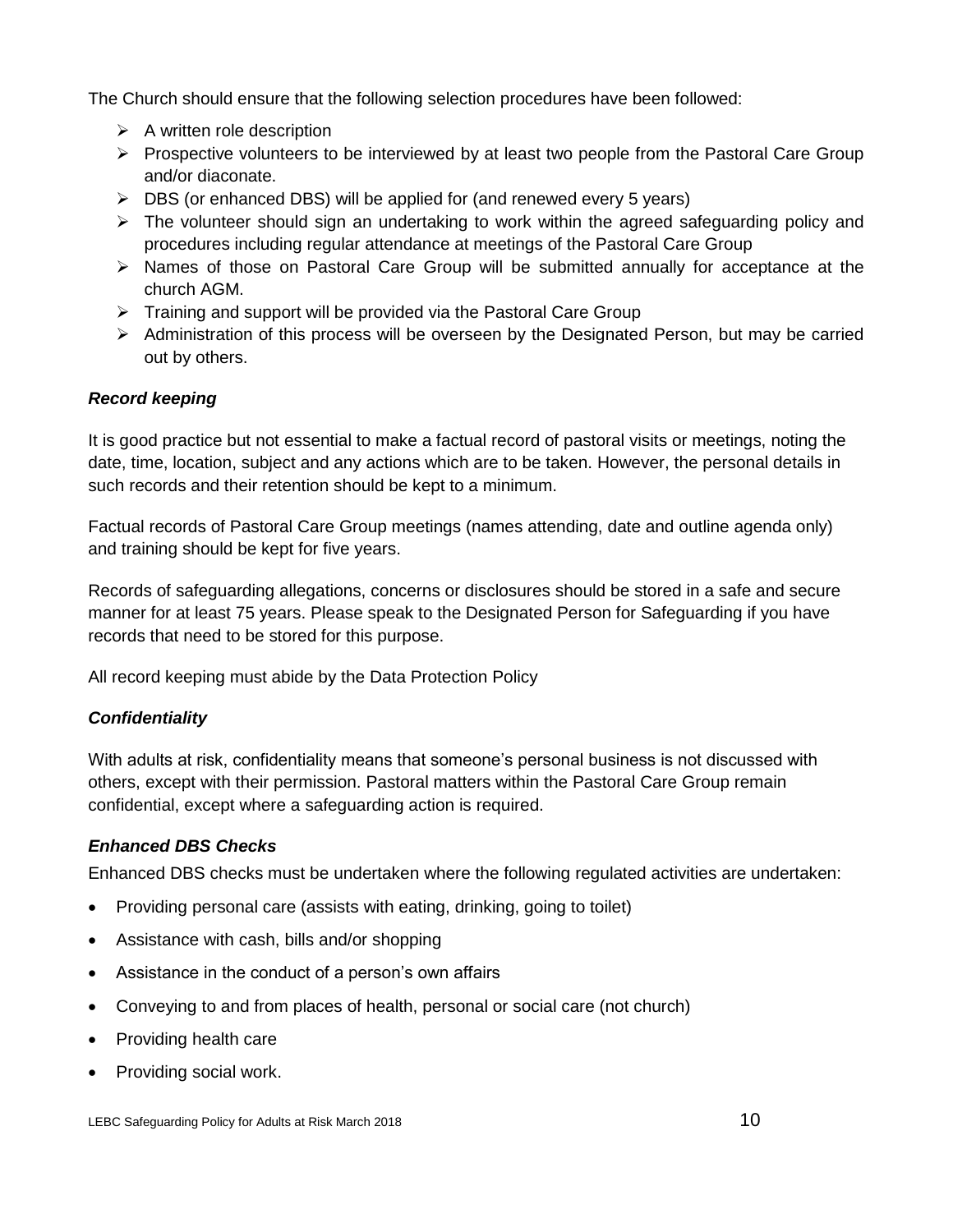#### *Risk Assessments*

Risk assessments will be prepared to cover the activities of the church in relation to adults at risk, including the Pastoral Care Group.

#### *When a known offender is present*

If it becomes known that within your congregation there is an offender or someone against whom a serious allegation has been made, your local association should be contacted without delay. There are several processes which will need to be followed, but each one is dealt with on a case by case basis, and the Association Safeguarding Contact will have the expertise to help at each step. Please do not attempt to address this issue without contacting them. The process involves:

- A small group of people is set up to work with the alleged or known offender. This should include the minister, and it may be an existing church safeguarding group. This group will liaise with the local association and statutory authorities where necessary.
- A risk assessment is carried out to determine the level of risk that the alleged or known offender poses.
- A formal agreement is written and then agreed by the alleged or known offender. This lays out the conditions under which they can attend church services and various other activities organised by the church.
- The formal agreement is reviewed at regular intervals (not less than annually and when circumstances change) by all parties.
- A press statement is prepared and written in advance, where appropriate.

It is important that no information about the alleged or known offender or the formal agreement is shared with anyone outside of the small group without the individual's knowledge, and that confidentiality is maintained.

#### <span id="page-10-0"></span>**Contact Details**

[www.lowerearleybaptistchurch.org.uk](http://www.lowerearleybaptistchurch.org.uk/)

Safeguarding Trustee Tel: 07423060554

Designated Person Tel: 01189353598 (church office)

Wokingham Borough Council Social Care Services [www.wokingham.gov.uk/contact-us](http://www.wokingham.gov.uk/contact-us)

Wokingham Adult Social Care Tel: 0118 974 6772

Community Mental Health Team Tel: 0118 989 0707

Emergency Duty team (out of office hours) Tel: 01344 786 543

Police Tel: 101

Baptist Union of GB (BUGB) [www.baptist.org.uk/](http://www.baptist.org.uk/) Tel 01235 517700

Safe to Belong www.baptist.org.uk/Groups/266101/Safe\_to\_Belong.aspx